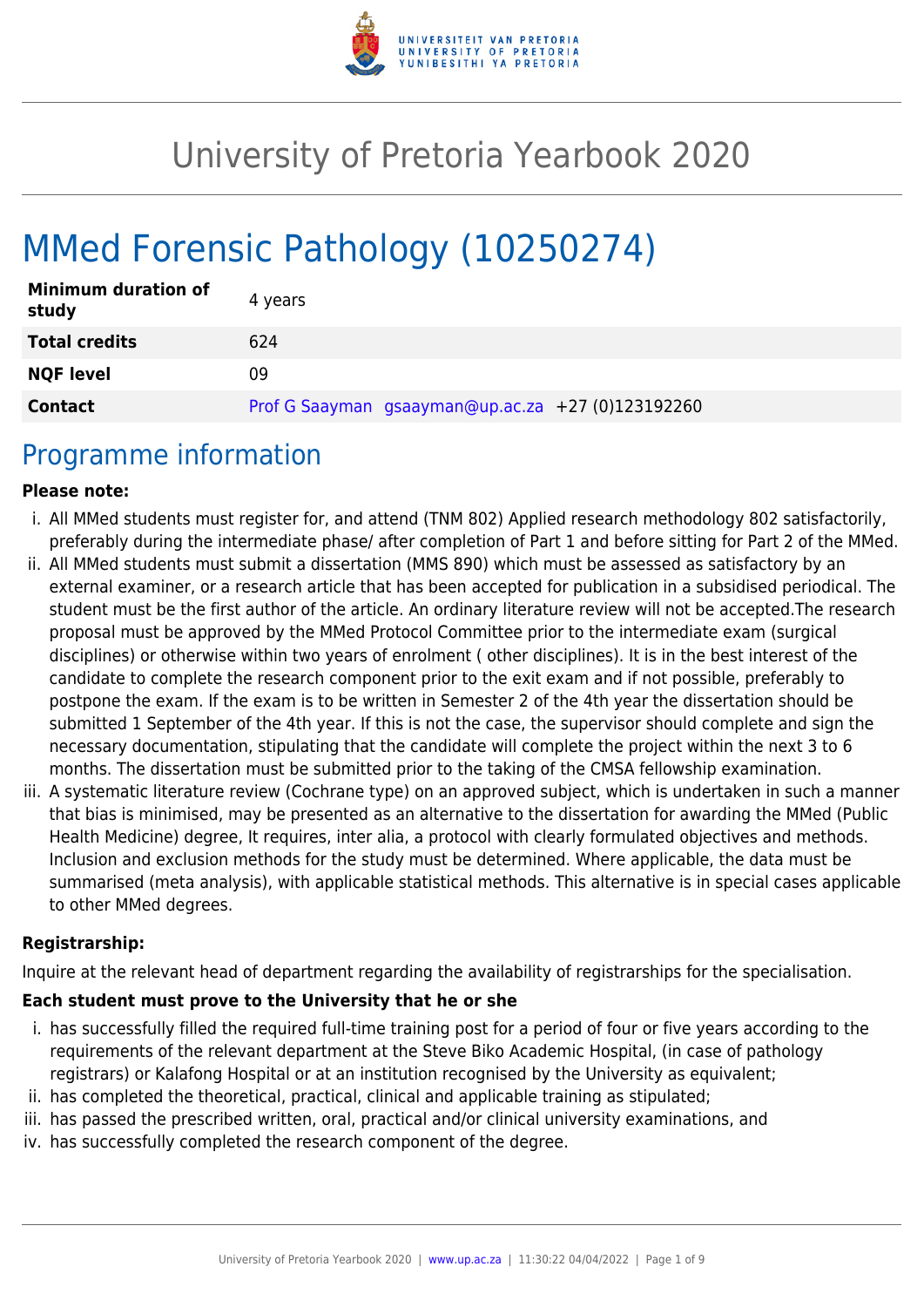

## Admission requirements

- MBChB degree of this University or a qualification deemed by the University to be equivalent to the MBChB degree for at least two years.
- Must be registered as a physician with the Health Professions Council of South Africa for at least one year.
- International students must have qualifications verified by SAQA.

## Other programme-specific information

**"Major subject"** refers to the recognised field of study in Medicine in which the student specialises. The study of the major subject extends over four or five years, as prescribed by the relevant department.

## Examinations and pass requirements

- i. The sequence of the examinations in the prerequisite subjects will be determined by the head of the department under which the major subject falls.
- ii. The nature, duration and time of the examinations in the prerequisite subjects are determined in cooperation with the heads of the departments under which the prerequisite subjects fall – with the proviso that, except in cases where stipulated otherwise, the examinations in the prerequisite subjects may be held at any time prior to or concurrently with the major subject. The examinations in the major subjects are held as follows:
- iii. In the case of four-year programmes: not before the end of the third year.
- iv. In the case of five-year programmes: not before the end of the fourth year.
- v. A minimum final mark of 50% is required by all departments to pass in a subject and in the clinical section of the examination, a subminimum of 50%. General Regulations apply.
- vi. A student is not admitted to the examination in a prerequisite subject (second examinations excluded) more than twice, nor is he or she admitted to the examination in the major subject more than twice.

**Note:** Certificates of satisfactory preparation and progress are required in respect of the fourth year of four-year programmes in which an examination is held at the end of the third year.

#### **Second examinations**

Second examinations for MMed students will only be held after at least six months have elapsed since the conclusion of the examination in which the student had failed.

## **Rules governing the writing of the examinations of the College of Medicine of South Africa [CMSA]**

- i. Only candidates who have met all requirements for the MMed degree except for the major subject (final examination), i.e. passed all prerequisite subjects (the latter to be interchangeable; can be passed either at the University or as primary and intermediary examinations at the College of Medicine of South Africa [CMSA], completed all practical, clinical and applicable training of four or five years as prescribed by the relevant academic department (continuous evaluation of the candidate, in an approved registrar post, by the head of department of the candidate); and completed the required research component for the degree in accordance with the Faculty Yearbook regulations, i.e. Applied research methodology 800 (TNM 800) and the dissertation (MMS 800) or an article (not an ordinary literature review) that has been accepted for publication in a subsidised periodical, will be allowed to write the college examination (exit examination), after which they will obtain both the CMSA fellowship and the MMed as specialist qualifications.
- ii. The rules have been effective as from 1 January 2011. As a transitional measure, cases will be considered on an individual basis where necessary.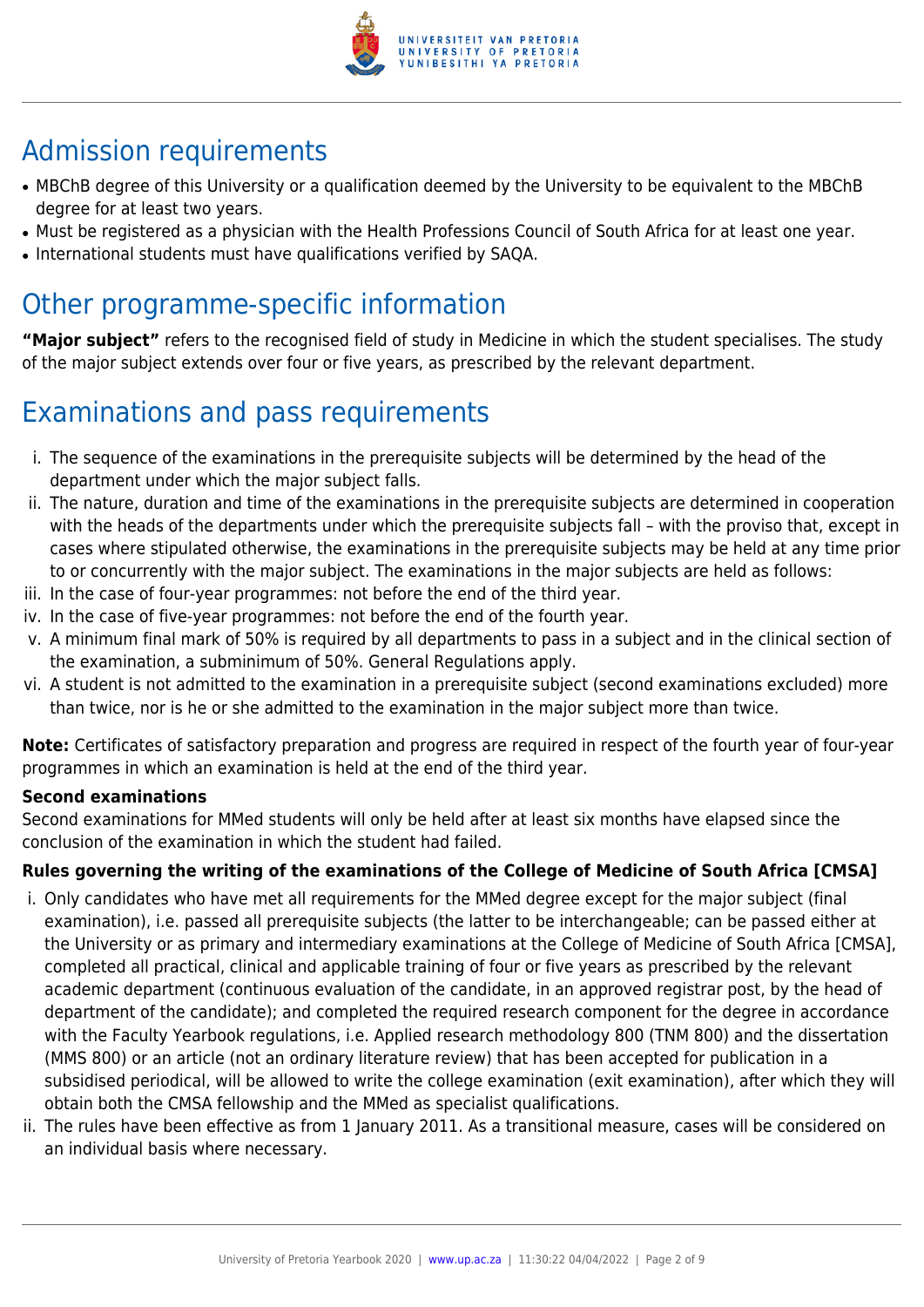

## Exemption

#### **Exemption**

- i. The Faculty Board may grant partial exemption from the training and work mentioned under par. (b) and (c)(i) and (ii) above on the grounds of comparable training and experience completed in another post or at another recognised institution – with the proviso that exemption from a maximum period of 18 months may be granted with regard to four-year and five-year programmes.
- ii. Exemption from a maximum of three years may be granted by the Department of Medical Oncology for the MMed in Medical Oncology [MMed(MedOnc)] on the grounds of the MMed(Int) or MMed(Paed) degree of this University, or experience recognised by the University as equivalent.
- iii. Specific prerequisite subjects must be passed within 24 months after commencement of the programme.

## Pass with distinction

The degree is conferred at the end of the prescribed training period (i.e. three, four or five years, respectively). The degree is conferred with distinction on a student who has obtained a final mark of at least 75% in his or her major subject.

## General information

#### **Registrars**

Departments expect registrars to participate increasingly in the examining and treatment of patients in the hospital, both in-patients and out-patients, as well as performing and interpreting tests in the laboratory (where applicable); initially under supervision and later increasingly at their own responsibility. Lectures/symposia with closely related departments are organised, as well as discussions of literature, etc.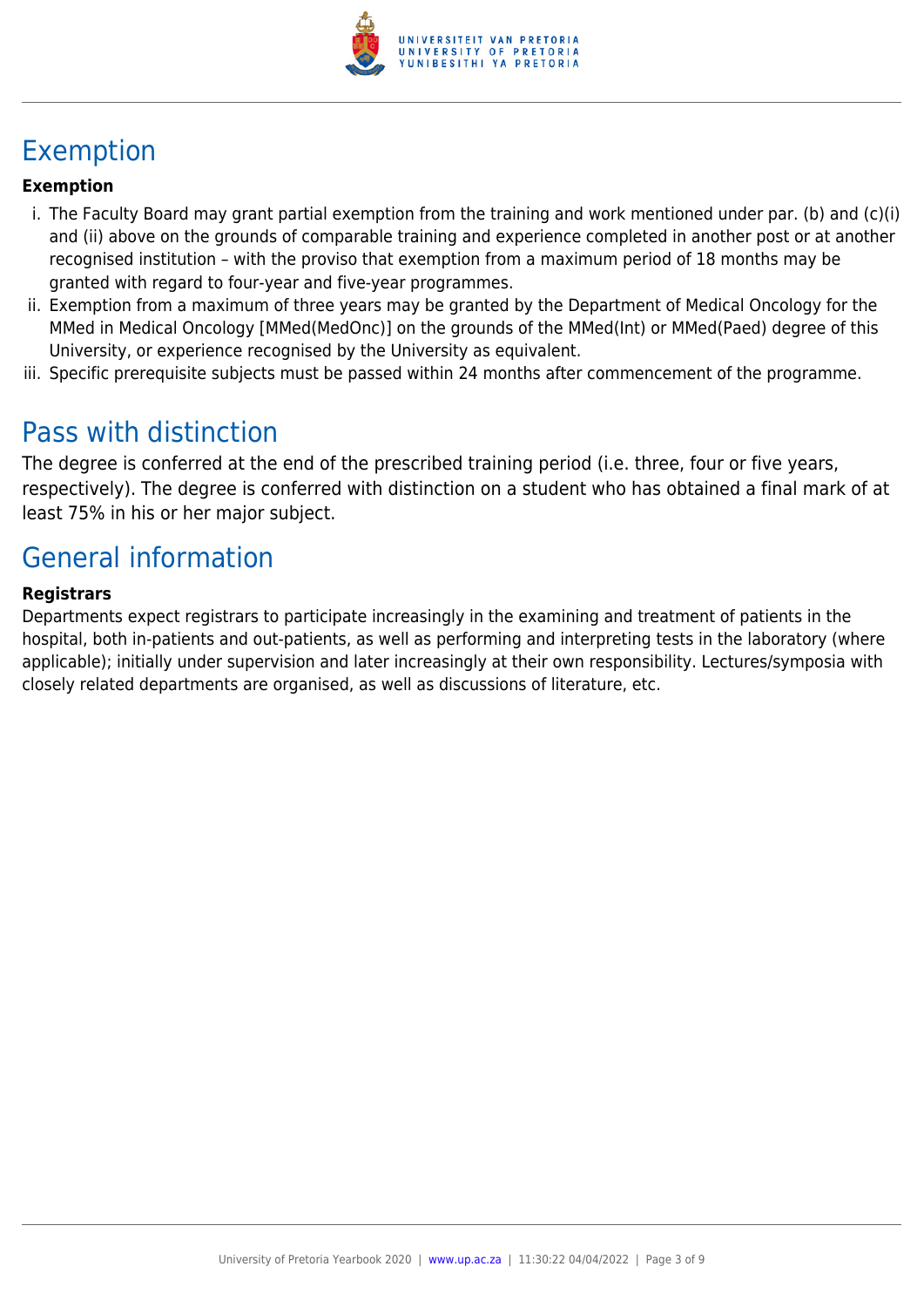

## Curriculum: Year 1

**Minimum credits: 624**

## **Core modules**

### **Anatomy 800 (ANA 800)**

| <b>Module credits</b>         | 36.00                                           |
|-------------------------------|-------------------------------------------------|
| <b>Prerequisites</b>          | No prerequisites.                               |
| <b>Contact time</b>           | 1 discussion class per week, 1 lecture per week |
| Language of tuition           | Module is presented in English                  |
| <b>Department</b>             | Anatomy                                         |
| <b>Period of presentation</b> | Year                                            |
|                               |                                                 |

### **Anatomical pathology 874 (ANP 874)**

| <b>Module credits</b>         | 36.00                                                   |
|-------------------------------|---------------------------------------------------------|
| <b>Prerequisites</b>          | No prerequisites.                                       |
| <b>Contact time</b>           | 2 seminars per week, 25 other contact sessions per week |
| <b>Language of tuition</b>    | Module is presented in English                          |
| <b>Department</b>             | Anatomical Pathology                                    |
| <b>Period of presentation</b> | Year                                                    |

### **Pharmacology 803 (FAR 803)**

| 36.00                          |
|--------------------------------|
| No prerequisites.              |
| Module is presented in English |
| Pharmacology                   |
| Year                           |
|                                |

## **Physiology 801 (FSG 801)**

| <b>Module credits</b>         | 36.00                          |
|-------------------------------|--------------------------------|
| <b>Prerequisites</b>          | No prerequisites.              |
| <b>Language of tuition</b>    | Module is presented in English |
| <b>Department</b>             | Physiology                     |
| <b>Period of presentation</b> | Year                           |

## **Forensic medicine 800 (GGK 800)**

Module credits 300.00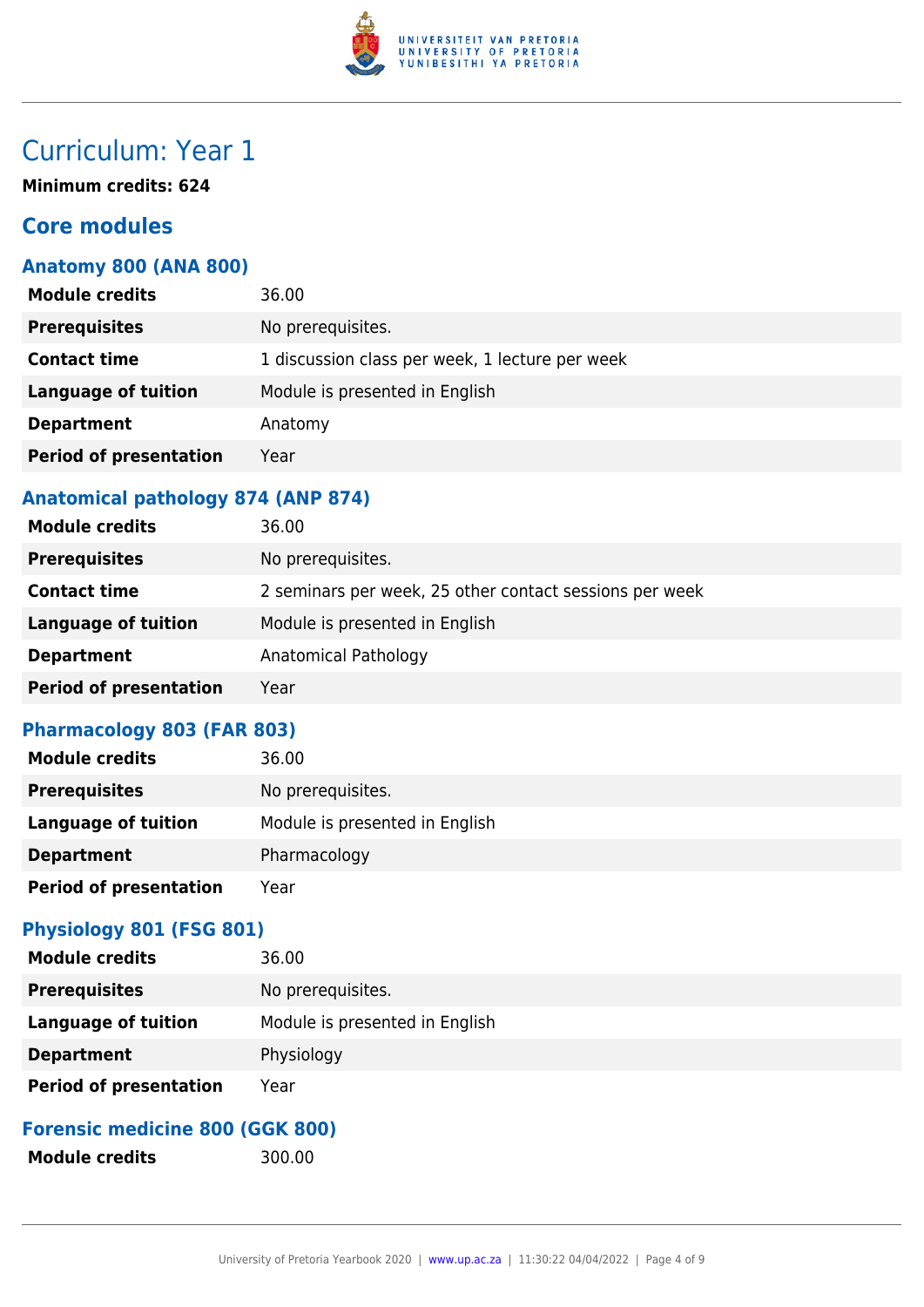

| <b>Prerequisites</b>          | FCForPath(SA) Part I                                                                                           |
|-------------------------------|----------------------------------------------------------------------------------------------------------------|
| <b>Contact time</b>           | 1 seminar per week, 2 discussion classes per week, 4 other contact sessions per<br>week, 5 practicals per week |
| Language of tuition           | Module is presented in English                                                                                 |
| <b>Department</b>             | <b>Forensic Medicine</b>                                                                                       |
| <b>Period of presentation</b> | Year                                                                                                           |

### **Dissertation 890 (MMS 890)**

| <b>Module credits</b>         | 180.00                         |
|-------------------------------|--------------------------------|
| Language of tuition           | Module is presented in English |
| <b>Department</b>             | <b>School of Medicine</b>      |
| <b>Period of presentation</b> | Year                           |

## **Applied research methodology 802 (TNM 802)**

| Module is presented in English      |
|-------------------------------------|
| <b>Health Sciences Deans Office</b> |
|                                     |
|                                     |

#### **Module content**

\*Attendance module only.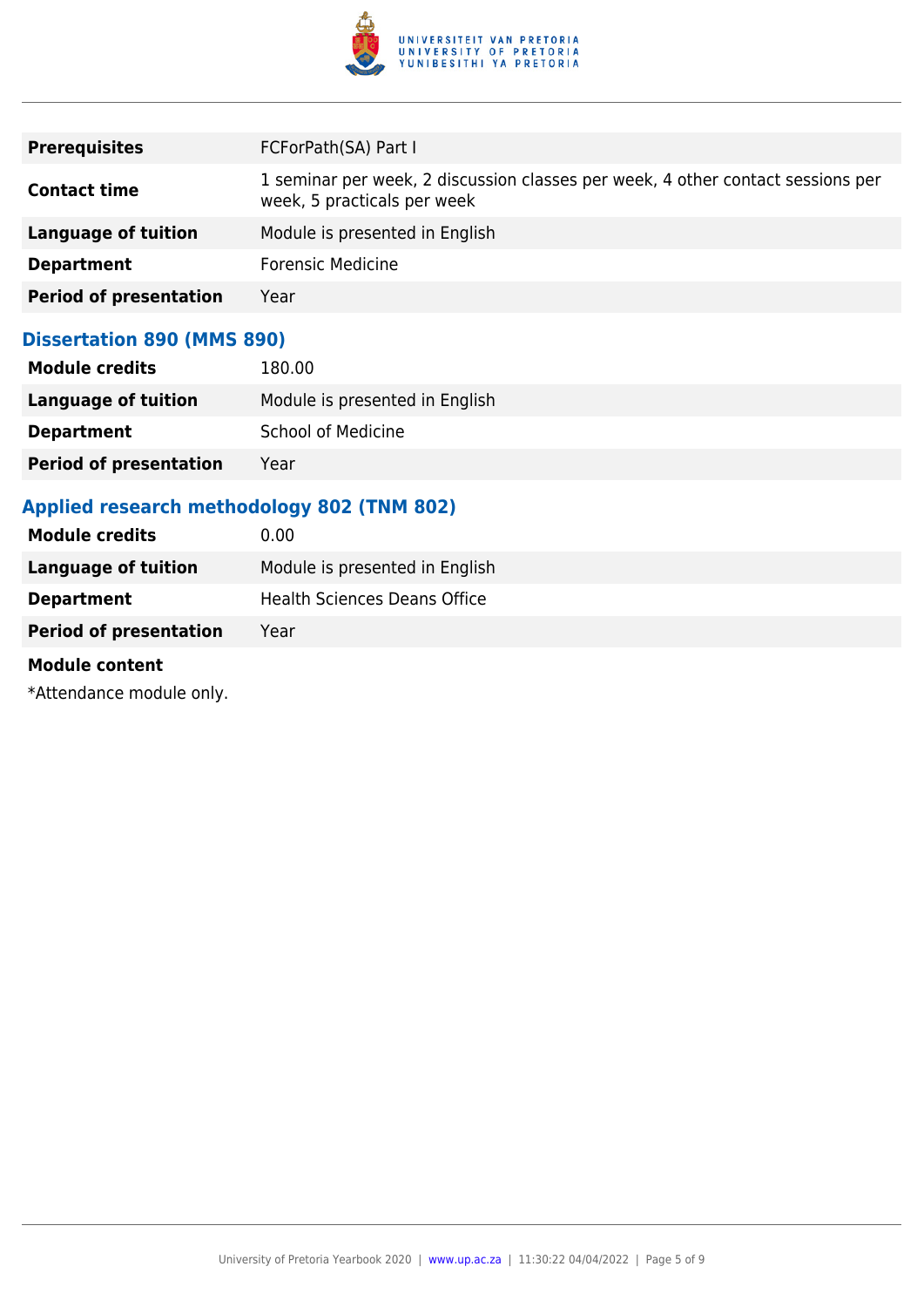

## Curriculum: Year 2

**Minimum credits: 624**

## **Core modules**

### **Anatomy 800 (ANA 800)**

| <b>Module credits</b>         | 36.00                                           |
|-------------------------------|-------------------------------------------------|
| <b>Prerequisites</b>          | No prerequisites.                               |
| <b>Contact time</b>           | 1 discussion class per week, 1 lecture per week |
| <b>Language of tuition</b>    | Module is presented in English                  |
| <b>Department</b>             | Anatomy                                         |
| <b>Period of presentation</b> | Year                                            |
|                               |                                                 |

### **Anatomical pathology 874 (ANP 874)**

| <b>Module credits</b>         | 36.00                                                   |
|-------------------------------|---------------------------------------------------------|
| <b>Prerequisites</b>          | No prerequisites.                                       |
| <b>Contact time</b>           | 2 seminars per week, 25 other contact sessions per week |
| <b>Language of tuition</b>    | Module is presented in English                          |
| <b>Department</b>             | Anatomical Pathology                                    |
| <b>Period of presentation</b> | Year                                                    |

### **Pharmacology 803 (FAR 803)**

| 36.00                          |
|--------------------------------|
| No prerequisites.              |
| Module is presented in English |
| Pharmacology                   |
| Year                           |
|                                |

## **Physiology 801 (FSG 801)**

| <b>Module credits</b>         | 36.00                          |
|-------------------------------|--------------------------------|
| <b>Prerequisites</b>          | No prerequisites.              |
| <b>Language of tuition</b>    | Module is presented in English |
| <b>Department</b>             | Physiology                     |
| <b>Period of presentation</b> | Year                           |

## **Forensic medicine 800 (GGK 800)**

Module credits 300.00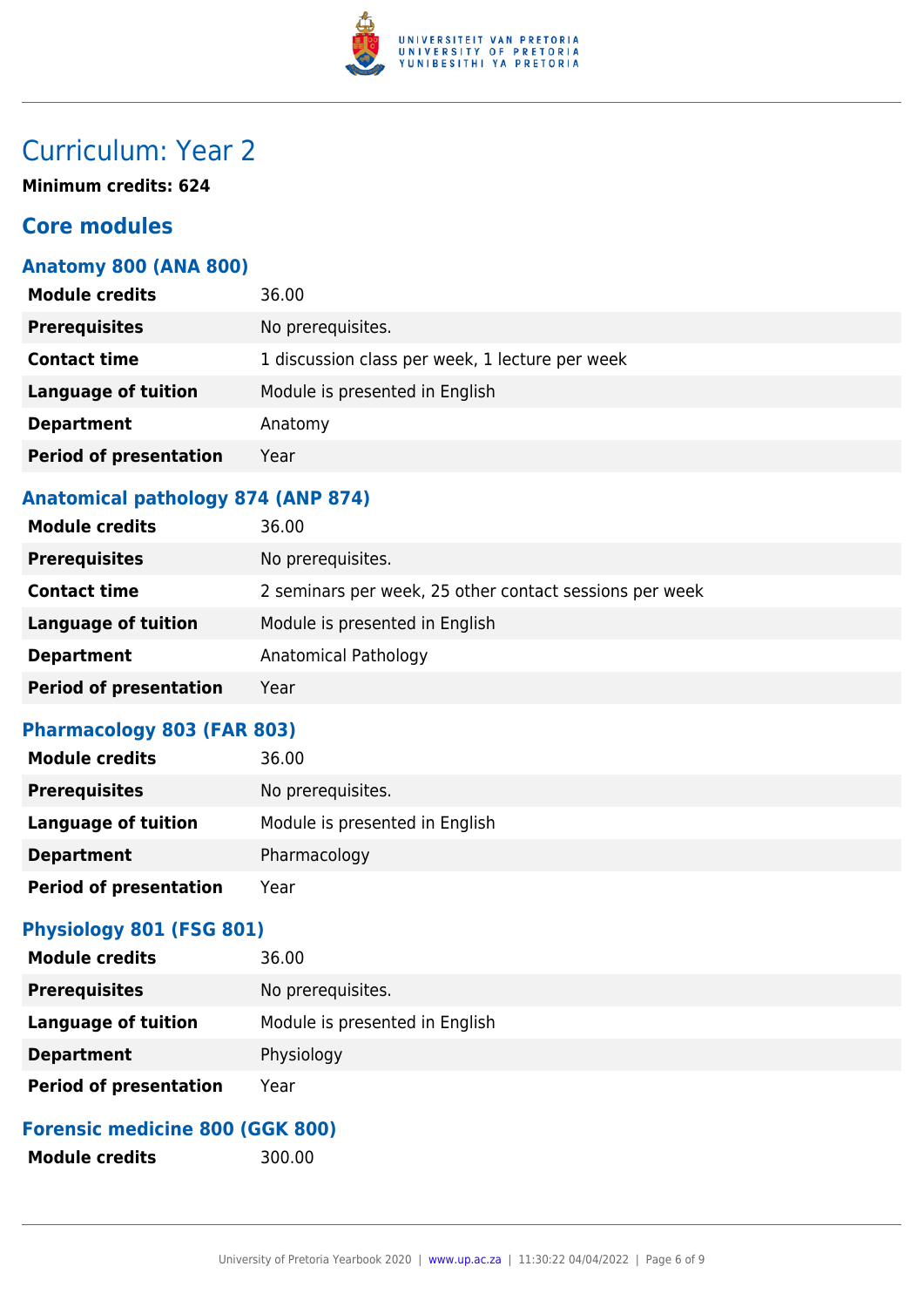

| <b>Prerequisites</b>          | FCForPath(SA) Part I                                                                                           |
|-------------------------------|----------------------------------------------------------------------------------------------------------------|
| <b>Contact time</b>           | 1 seminar per week, 2 discussion classes per week, 4 other contact sessions per<br>week, 5 practicals per week |
| Language of tuition           | Module is presented in English                                                                                 |
| <b>Department</b>             | <b>Forensic Medicine</b>                                                                                       |
| <b>Period of presentation</b> | Year                                                                                                           |

### **Dissertation 890 (MMS 890)**

| <b>Module credits</b>         | 180.00                         |
|-------------------------------|--------------------------------|
| Language of tuition           | Module is presented in English |
| <b>Department</b>             | <b>School of Medicine</b>      |
| <b>Period of presentation</b> | Year                           |

## **Applied research methodology 802 (TNM 802)**

| Module is presented in English      |
|-------------------------------------|
| <b>Health Sciences Deans Office</b> |
|                                     |
|                                     |

#### **Module content**

\*Attendance module only.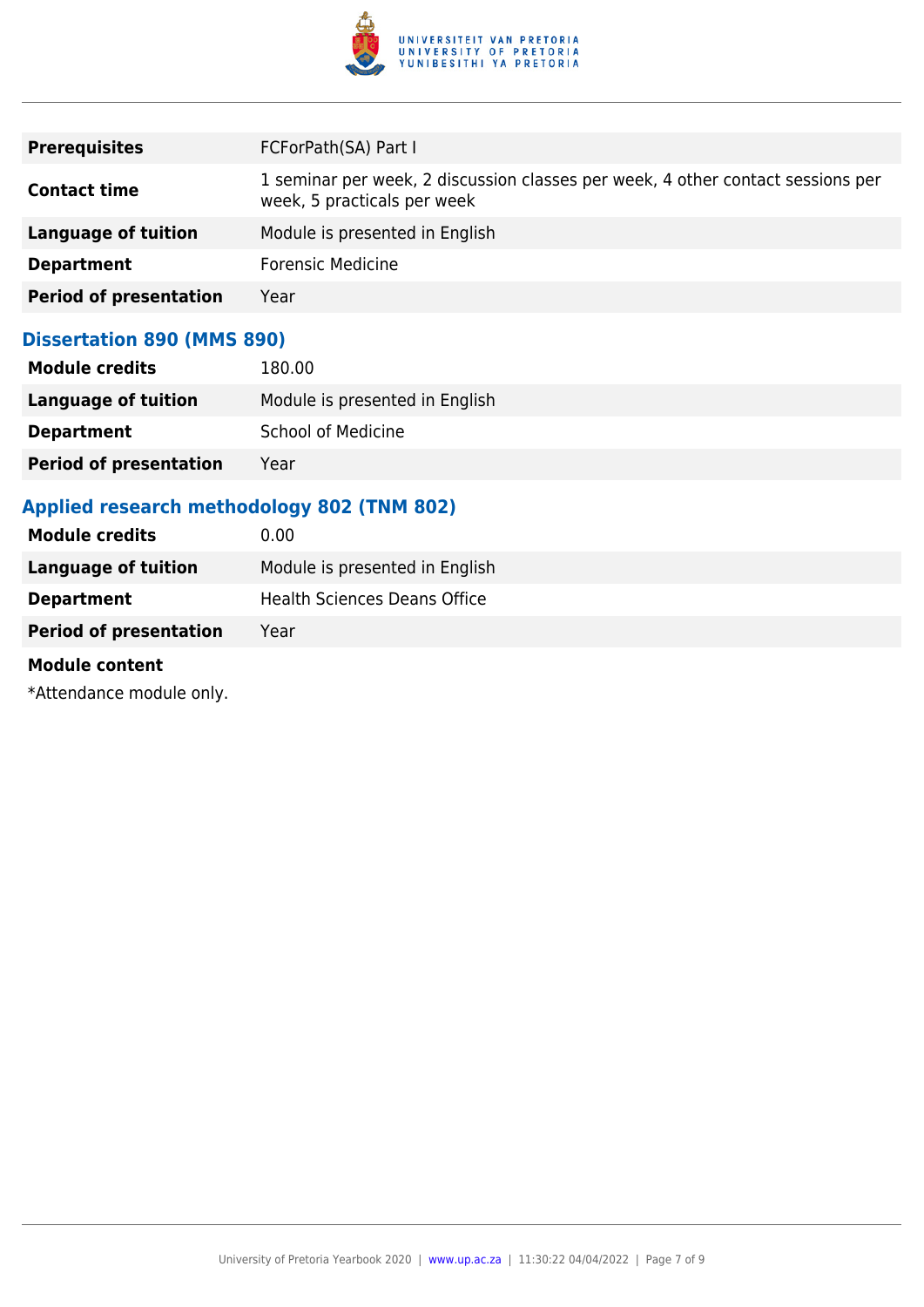

## Curriculum: Year 3

**Minimum credits: 480**

## **Core modules**

## **Forensic medicine 800 (GGK 800)**

| 300.00                                                                                                         |
|----------------------------------------------------------------------------------------------------------------|
| FCForPath(SA) Part I                                                                                           |
| 1 seminar per week, 2 discussion classes per week, 4 other contact sessions per<br>week, 5 practicals per week |
| Module is presented in English                                                                                 |
| <b>Forensic Medicine</b>                                                                                       |
| Year                                                                                                           |
|                                                                                                                |

#### **Dissertation 890 (MMS 890)**

| <b>Module credits</b>         | 180.00                         |
|-------------------------------|--------------------------------|
| Language of tuition           | Module is presented in English |
| <b>Department</b>             | <b>School of Medicine</b>      |
| <b>Period of presentation</b> | Year                           |

## **Applied research methodology 802 (TNM 802)**

| <b>Module credits</b>         | 0.00                                |
|-------------------------------|-------------------------------------|
| Language of tuition           | Module is presented in English      |
| <b>Department</b>             | <b>Health Sciences Deans Office</b> |
| <b>Period of presentation</b> | Year                                |

#### **Module content**

\*Attendance module only.